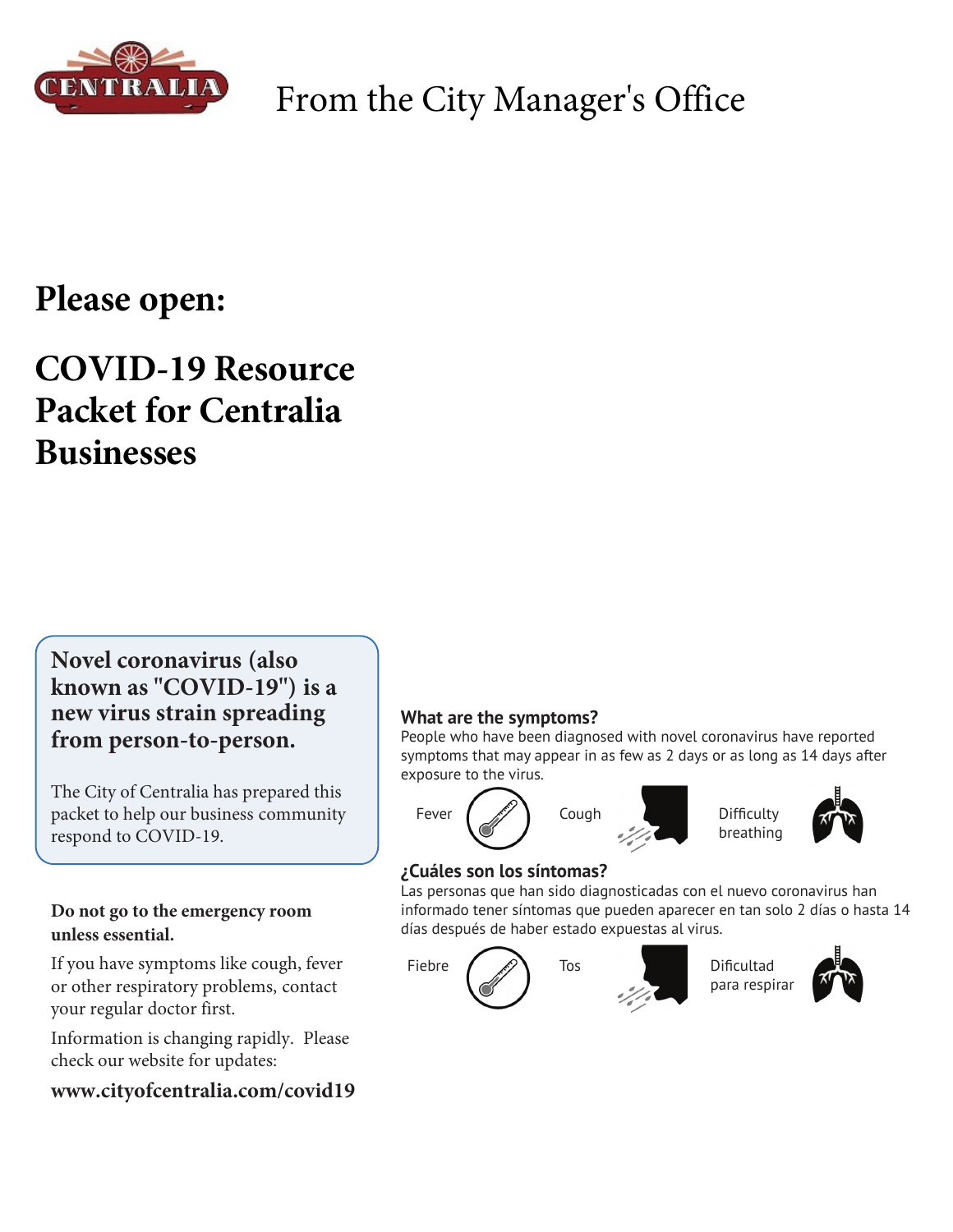

## **Message from Mayor Sue Luond**



On behalf of the Centralia City Council members and staff, I want to ensure our citizens that we are prepared and committed to providing your essential city services. As this unprecedented event unfolds, we will continue to update our website with the latest information and updates. I want to thank everyone in the community for their work and patience as we work through this.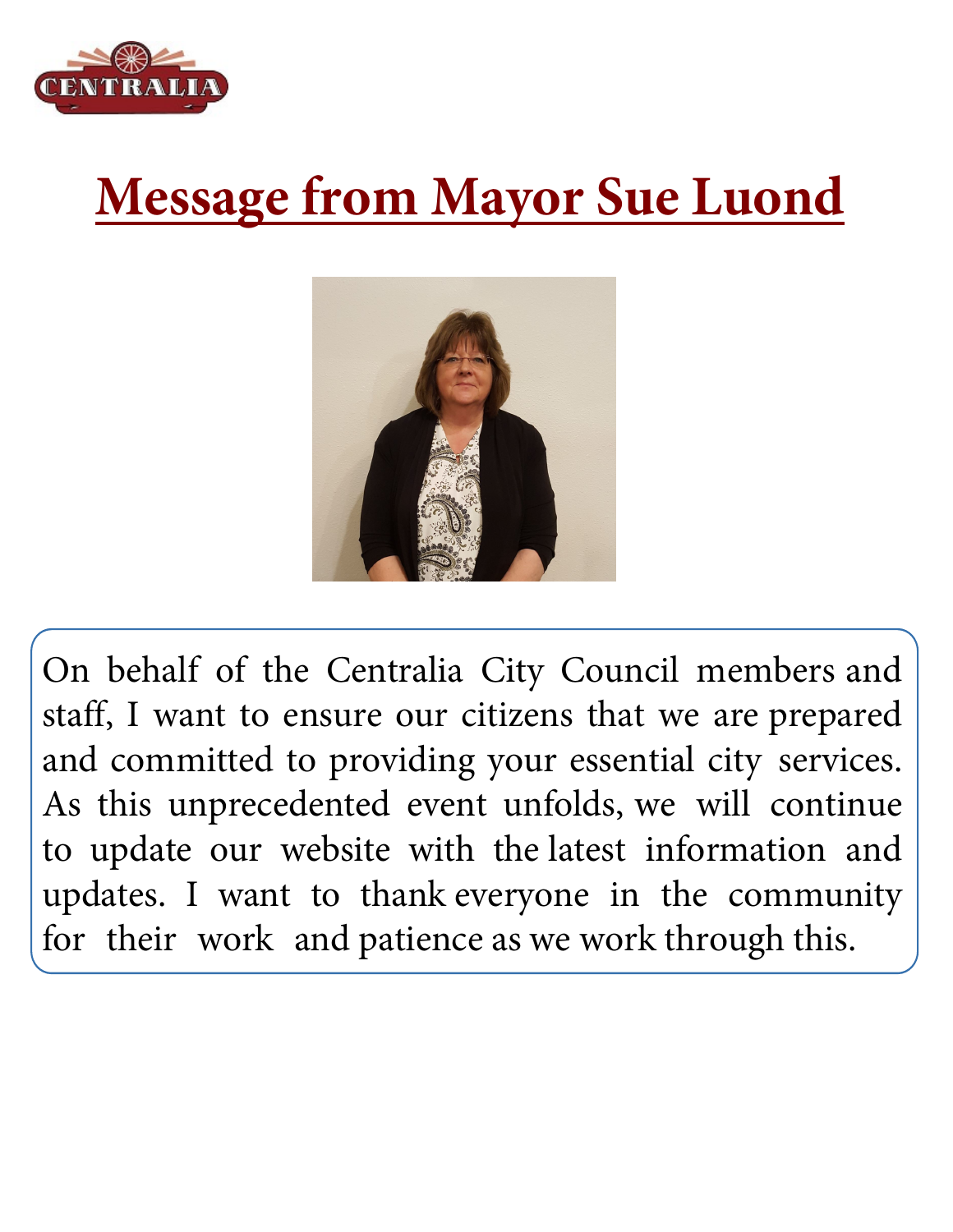## **Current Public Health Recommendations for Workplaces**

- 1. Encourage staff to telework.
- 2. Expand sick leave policies.
- 3. Implement social distancing measures, e.g.:
	- Spacing workers at the worksite
	- Staggering work schedules
	- Decreasing social contacts in the workplace (limit in-person meetings)
	- All break areas must accommodate distancing with regular disinfection of all eating surfaces
- 4. Eliminate large work-related gatherings (e.g., staff meetings, after-work functions).

#### **Actively Encourage Sick Employees to Stay Home**

• Employees who have symptoms of acute respiratory illness (e.g., cough, shortness of breath) are recommended to stay home and not come to work for 72 hours after fever is gone and symptoms get better.

#### **Establish Compliant Sick Leave Policies**

- Ensure policies are flexible and consistent with public health guidance and that employees are aware of these policies.
- Do not require a healthcare provider's note for employees who are sick with acute respiratory illness to validate their illness or to return to work, as healthcare providers may be extremely busy.
- If an employee is confirmed to have COVID-19 infection, employers should inform fellow employees of their possible exposure to COVID-19 in the workplace but maintain confidentiality as required by the Americans with Disabilities Act (ADA).
- Employees who are well but who have a sick family member at home with COVID-19 should notify their supervisor and refer to CDC guidance for how to conduct a risk assessment of their potential exposure. Family medical leave or other legal contracts may apply.

#### **Separate Employees Who Become Ill at Work**

• CDC recommends that employees who appear to have acute respiratory illness symptoms (e.g., cough, shortness of breath) upon arrival to work or become sick during the day should be separated from other employees and be sent home immediately.

#### **Perform Routine Environmental Cleaning**

- Routinely clean all frequently touched surfaces in the workplace (e.g., doorknobs, keyboards, remote controls, desks).
- Provide disposable wipes and hand sanitizer in multiple locations for employee and customer use, as well as soap and disposable paper towels at sinks and restrooms.
- 5. Postpone non-essential work travel.
- 6. Regular health checks on arrival each day (e.g., temperature and respiratory symptom screening) of staff and visitors entering buildings.
- 7. Implement extended telework arrangements (when feasible).
- 8. Ensure flexible leave policies for staff who need to stay home due to school/childcare dismissals and to encourage individuals to stay home if they are sick.
- 9. Cancel work-sponsored conferences, tradeshows, etc.

#### **Educate Employees About Hand and Respiratory Hygiene**

- Place posters that encourage staying home when sick, cough and sneeze etiquette, and hand hygiene at the entrance to your workplace and in other workplace areas where they are likely to be seen.
- Provide tissues and no-touch disposal receptacles for use by employees.
- Instruct employees to clean their hands often with an alcohol-based hand sanitizer that contains 60-95% alcohol, or wash their hands with soap and water for at least 20 seconds.
- Stop handshaking use other noncontact methods of greeting.
- Advise employees to avoid touching their eyes, nose, and mouth with unwashed hands.
- Provide soap and water and alcohol-based hand rubs in the workplace.

## **Stay Up to Date**

This information is accurate as of March 16, 2020. Check updates from public health agencies to follow evolving recommendations in Washington State and Lewis County.

- **> www.doh.wa.gov/Coronavirus**
- **> www.cityofcentralia.com/covid19**

## **New Unemployment Rules**

New unemployment benefits and relief of benefit charges went into effect on March 10, 2020:

**> www.esd.wa.gov**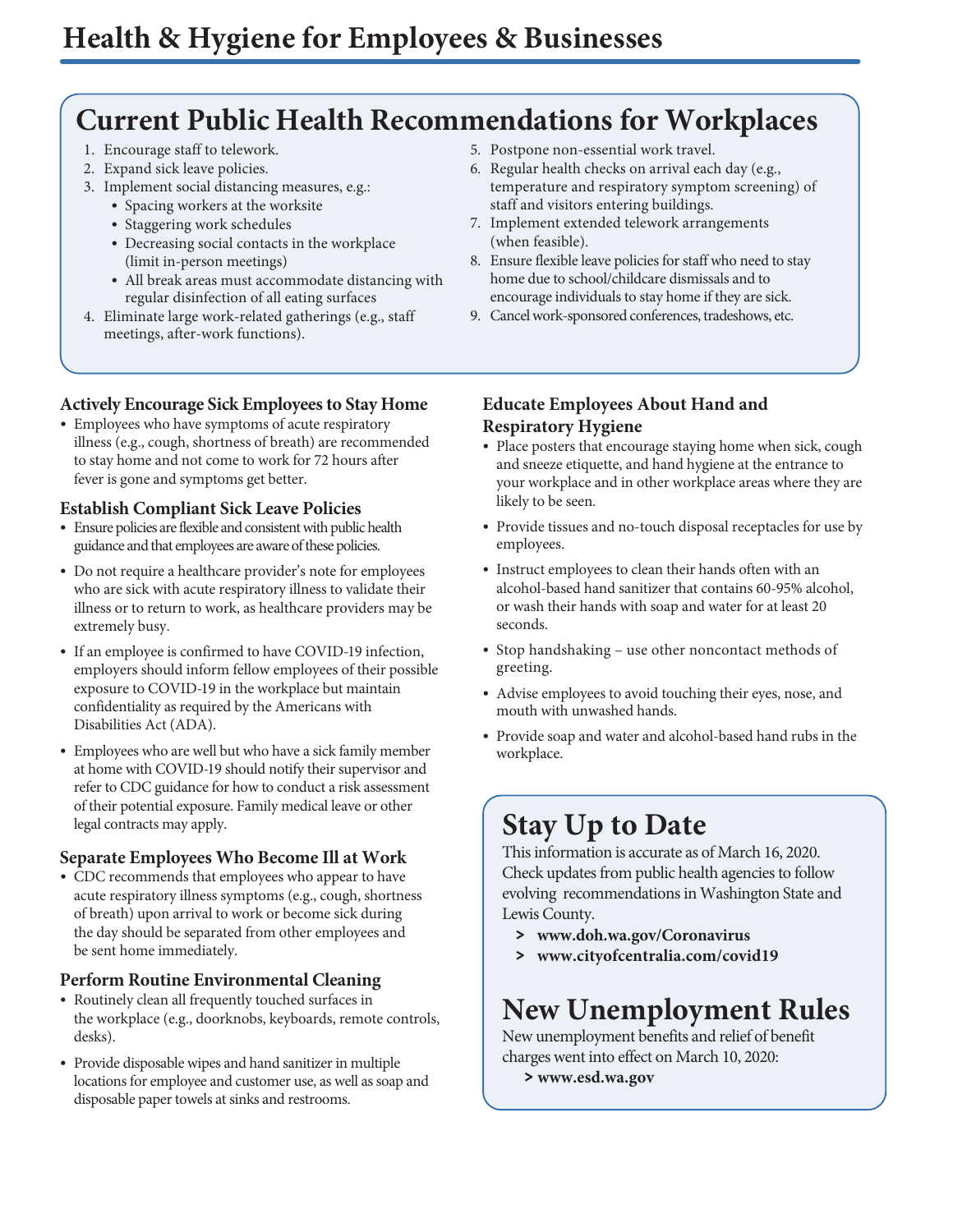Place posters that encourage staying home when sick, cough and

 $\mathbf{A}$  $I<sub>0</sub>$ **Before, during, and after an outbreak, create a culture of wellness.** For more information, visit: www.cityofcentralia.com/covid For more information, visit: www.cityofcentralia.com/covid19



TRAVEL

#### **Apply Infection Control Measures**

- Place posters that communicate best practices for hygiene and insist on frequent handwashing
- Provide soap, water, and alcohol-based hand rubs in multiple locations rovide soap, water, and alcohol-based hand rubs in multiple
	- ·Supply tissues and no-touch waste bins
	- Routinely clean commonly touched surfaces tinely clean commonly touched supply two-Make sure to have enough prescription drugs at home.



#### **Prepare for Social Distancing and Remote Working** repare for social Distancing and **work remotely.** pare for Social Distancing and Remote Working it ivi social Distancii

- · Allow telecommuting where possible
- · Permit flexible work hours (e.g. staggered shifts)
- Ensure that you have the technology and infrastructure to support multiple employees working from home: phone forwarding, webmail portal, shared online work platform iisure that you have the tec  $\mathbf{s}_1$  support multiple employees working from  $\mathbf{s}_1$ nsure that you have the technology and infrastructure to



#### Plan to Separate Sick **Employees** Trial telecommuting and flexible hours during normal (non-pandemic) lan **to Separate Sick** Employees **are aware of your policies and the work of your policies and the shock of your policies and the shock of your policies and the shock of your policies and the shock of your policies and the**

- $\left\{\begin{array}{c}\right\}$  Employees who report feeling unwell or who become sick during the work day should be converted from others and immediately sent home. separated from others and immediately sent home Employees who report feeling unwell or who example is the temporary is the month of the space for example  $\frac{1}{2}$ 
	- **Example for businesses and employees are aware of this policy** upon can managers and employees are aware or a expectation that size is stay home. If possible, designation and display the district of the an managers and employees are aware or this  $\bm{\mu}$ 
		- Ensure an managers and employees are aware of this policy<br>• Designate an area to temporarily isolate sick employees if possible



#### **Communicate with your Audiences** mmunicate with your Audiences

- Be proactive and transparent in communications and responsive to your different audiences  $\frac{H}{L}$  and misiparcin in communications and response **Decide when and how to activate and terminate your pandemic plan.**
- Audiences include: Customers; Employees & Their Families; Immediate Community; Company Directors & Investors; Government Officials, Regulators & Employees; Suppliers, Management **Increases & Investors, Government Officials, Reg**<br>Directors and News Media  $\frac{1}{2}$ How can you efficiently and effectively transfer business knowledge to
	- Utilize social media channels to communicate your efforts and engagement unze social



#### **Assess Your Essential Functions** ssess **Your Essential Functions**

- What jobs are needed to carry on day-to-day activities?
- Who are your key partners, suppliers, and contractors?
- What raw materials does your business need to function?
- How will your business adjust if resources are constrained? *Y* Hut I'm mutelling trops four business fire



#### **Check your Business Insurance Coverage** th your business insurance Coverag

- Call your insurance provider to ascertain whether you have Business Interruption Insurance
- If you have Business Interruption Insurance, follow policies carefully for documenting economic  $\frac{1}{2}$  impacts on your business you have Business Interruption Insurance, follow policies carefully fo ipacis on your bu



#### Document Economic Impacts on your Business It economic impacts on your business.

- Keep records and documentation that could be required for insurance claims or potential relief programs in the future  $\frac{10}{200}$   $\frac{10}{200}$   $\frac{10}{200}$   $\frac{10}{200}$   $\frac{10}{200}$   $\frac{10}{200}$   $\frac{10}{200}$   $\frac{10}{200}$   $\frac{10}{200}$   $\frac{10}{200}$   $\frac{10}{200}$   $\frac{10}{200}$   $\frac{10}{200}$   $\frac{10}{200}$   $\frac{10}{200}$   $\frac{10}{200}$   $\frac{10}{200}$ 
	- Track the duration, nature, and financial impact of the pandemic on your business (e.g., customer traffic, supplier disruption, employee leave, revenue numbers)  $H$ ave face-to-face-to-face-to-face-to-face-to-face-to-face-to-face-to-face-to-face-to-face-to-face-to-face-to-face-to-face-to-face-to-face-to-face-to-face-to-face-to-face-to-face-to-face-to-face-to-face-to-face-to-face-t aht, supplier uisruption, emplo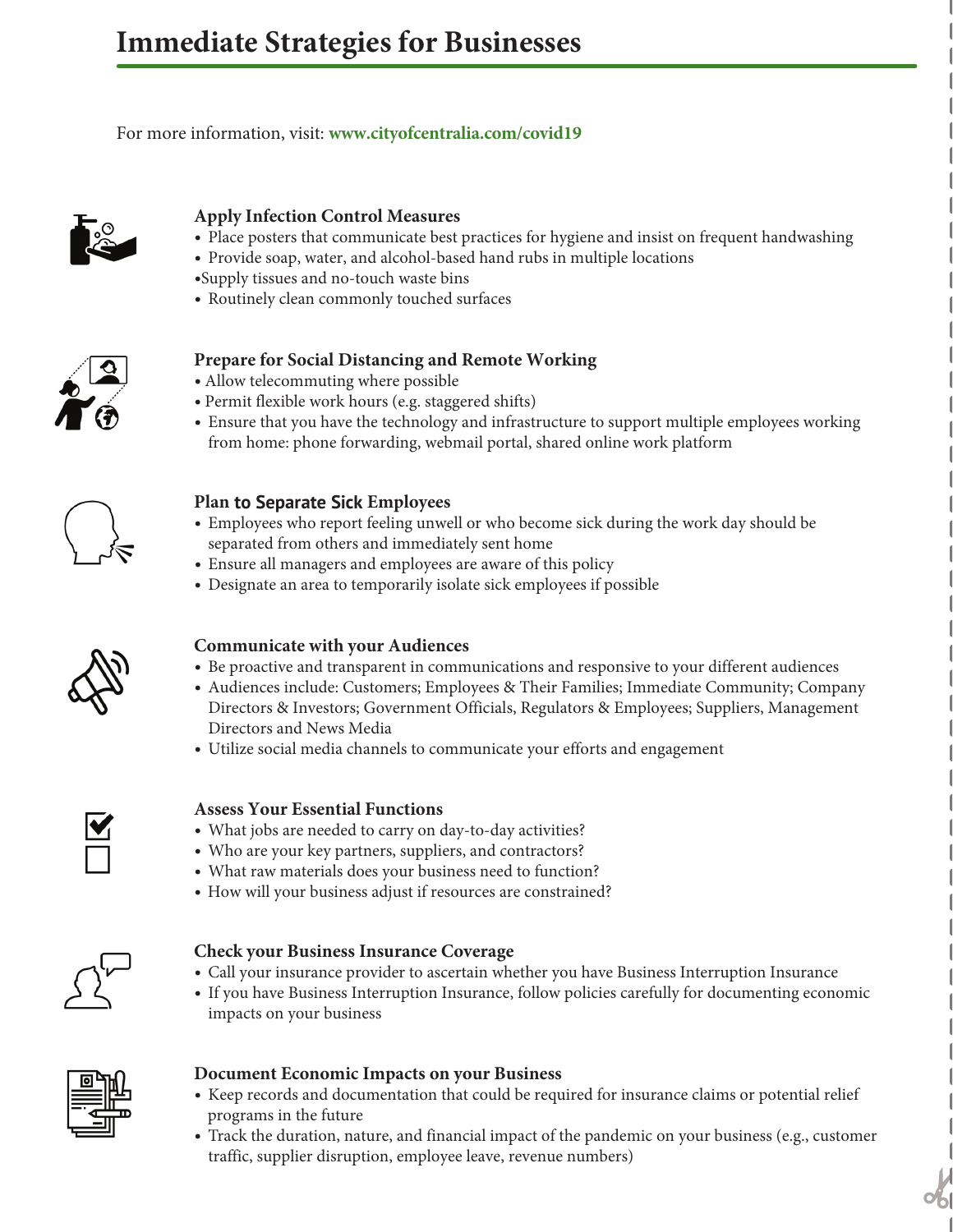**Business Impact Analysis Worksheet EL SAMPLE TEMPLATE Business Impact Analysis Worksheet Business Impact Analysis Worksheet SAMPLE TEMPLATE SAMPLE TEMPLATE**

and Federal agencies, recommend economic impact tracking in times of emergency. COVID-19 outbreak on your business. This is for your temporary use. The City, as well as State This worksheet is provided as a service to help you track the economic impacts of the Future financial assistance and insurance claims rely on business financial impact tracking. *and Federal agencies, recommend economic impact tracking in tim Future financial assistance and insurance claims rely on business financial impact tracking. COVID-19 outbreak on your business. This is for your temporary use. The City, as well as State This worksheet is provided as a service to help you track the economic impacts of the and Federal agencies, recommend economic impact tracking in tim Future financial assistance and insurance claims rely on business financial impact tracking. COVID-19 outbreak on your business. This is for your temporary use. The City, as well as State This worksheet is provided as a service to help you track the economic impacts of the es of emergency. es of emergency.* 

# **Operational & Financial Impacts Operational & Financial Impacts Operational & Financial Impacts**

| Example: Key supplier<br>closed<br>Disrupting Event<br>Unable to make product<br><b>Business activity</b><br>affected<br>Product shortage<br>Operational impact<br><del>ره</del><br><b>Financial loss</b><br>hours/days/weeks<br>$3$ days<br><b>Duration of</b><br>Impact |  |  |  |  |
|---------------------------------------------------------------------------------------------------------------------------------------------------------------------------------------------------------------------------------------------------------------------------|--|--|--|--|
|                                                                                                                                                                                                                                                                           |  |  |  |  |
|                                                                                                                                                                                                                                                                           |  |  |  |  |
|                                                                                                                                                                                                                                                                           |  |  |  |  |
|                                                                                                                                                                                                                                                                           |  |  |  |  |
|                                                                                                                                                                                                                                                                           |  |  |  |  |

Operational Impact: **Business Activity Affected:** Operations center(s) impacted **Operational Impact: Business Activity Affected:Event:Operational Impact: Business Activity Affected:** Opera Identify the event causing economic impact **Event:**fy the event causing economic impact Operations center(s) impacted Operations center(s) impacted

- Lost sales & income Lost sales & income
- Negative cashflow due to delayed sales Lost sales & income Negative cashflow due to delayed sales Negative cashflow due to delayed sales
- •
- Increased Expenses (overtime, outsourcing, expediting etc.) expediting etc.) Increased Expenses (overtime, outsourcing, ting etc.) Increased Expenses (overtime, outsourcing,
	- Contractual penalties ••
	- Regulatory fines Regulatory fines

•

- 
- ctual penalties
- 
- Customer dissatisfaction/defection Der dissatisfaction/defection
- Delays in growth plans Delays in growth plans

•

Financial loss: Dollar amount lost, specified in increments (hours, days, weeks, etc.)<br>Duration of Impact: How long did the event impact the business **Duration of Impact: Financial loss: Duration of Impact: Fial loss: Dollar** Dollar amount lost, specified in increments (hours, days, weeks, etc.) How long did the event impact the business Dollar amount lost, specified in increments (hours, days, weeks, etc.) How long did the event impact the business

> Graph Source: TechTarget Graph Source: TechTarget ource: TechTarget

Adapted from ready.gov/business

Adapted from ready.gov/business

Adapted from ready.gov/business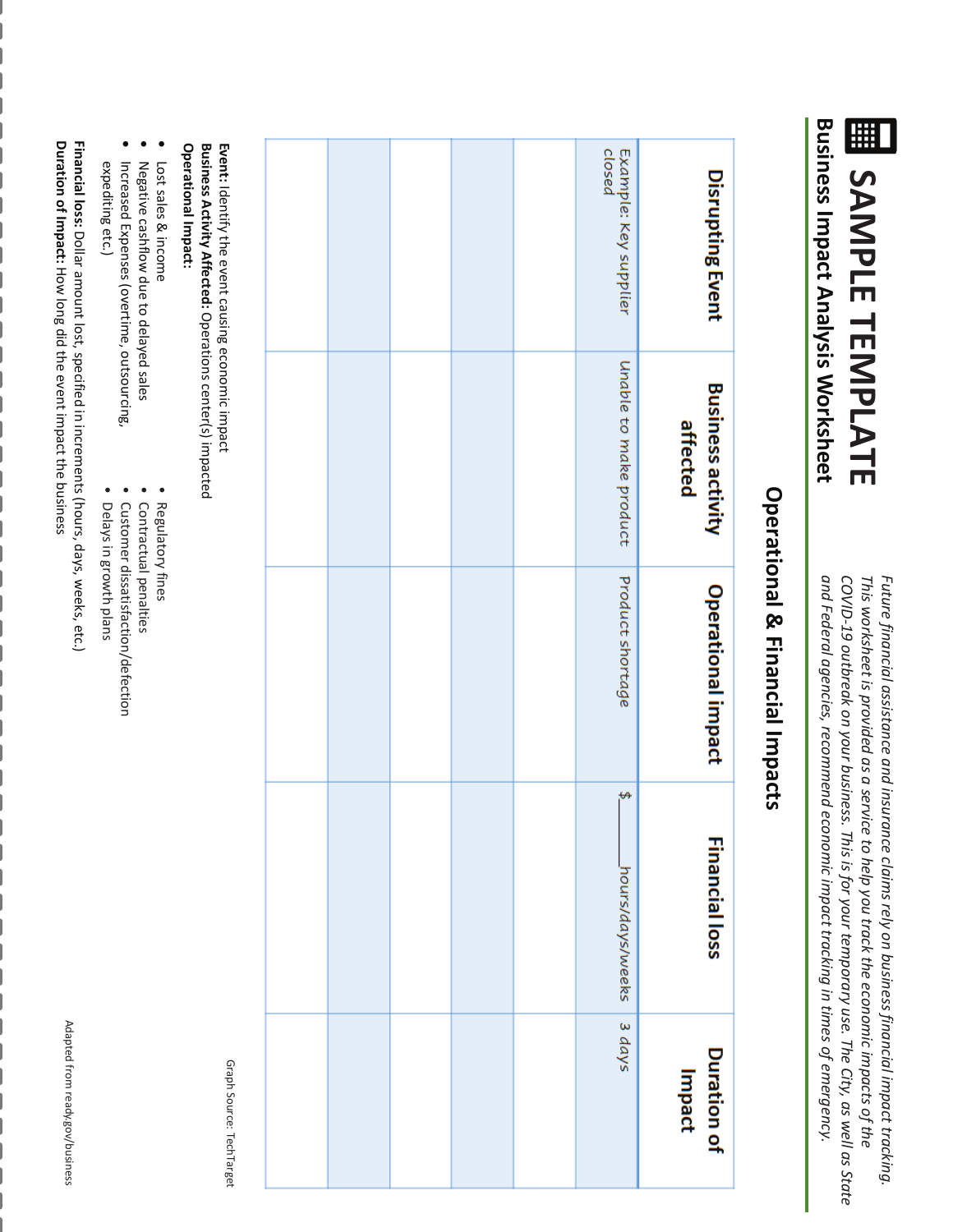Signaling compliance with public health recommendations in the workplace is a key message to your customers that it's safe to visit your establishment. Below is sample language for display or other communications to ensure people that you follow recommended practices.

### **IMPORTANT: Only describe activities that you are actually undertaking.**

## **WE CARE ABOUT YOUR HEALTH AND SAFETY**

We are committed to helping protect the well-being of our customers and employees. Responding to the COVID-19 outbreak and following recommendations by Public Health – Lewis County and the Center for Disease Control (CDC), we have implemented the following measures: re committed to helping protect the well-being of our<br>mers and employees. Responding to the COVID-19 outbreak<br>billowing recommendations by Public Health – Lewis County<br>he Center for Disease Control (CDC), we have implement

- Installed hand-sanitizing stations with disinfectant wipes in multiple locations
- Ensured soap and disposable paper towels are present next to all sinks
- Conduct frequent cleaning of high-volume, high-touch areas, including counters and door handles
- Distributed COVID-19 prevention information to staff
- Maximized telecommuting of employees when possible
- Enforce recommended health protocols regarding employees:
	- Prohibiting employees from coming to work when sick
	- Isolating employees who become sick while at work
- Monitor health departments at the county, state, and federal levels to ensure we receive and implement the latest updates and protocols

## *Thank you for your business and patronage!*